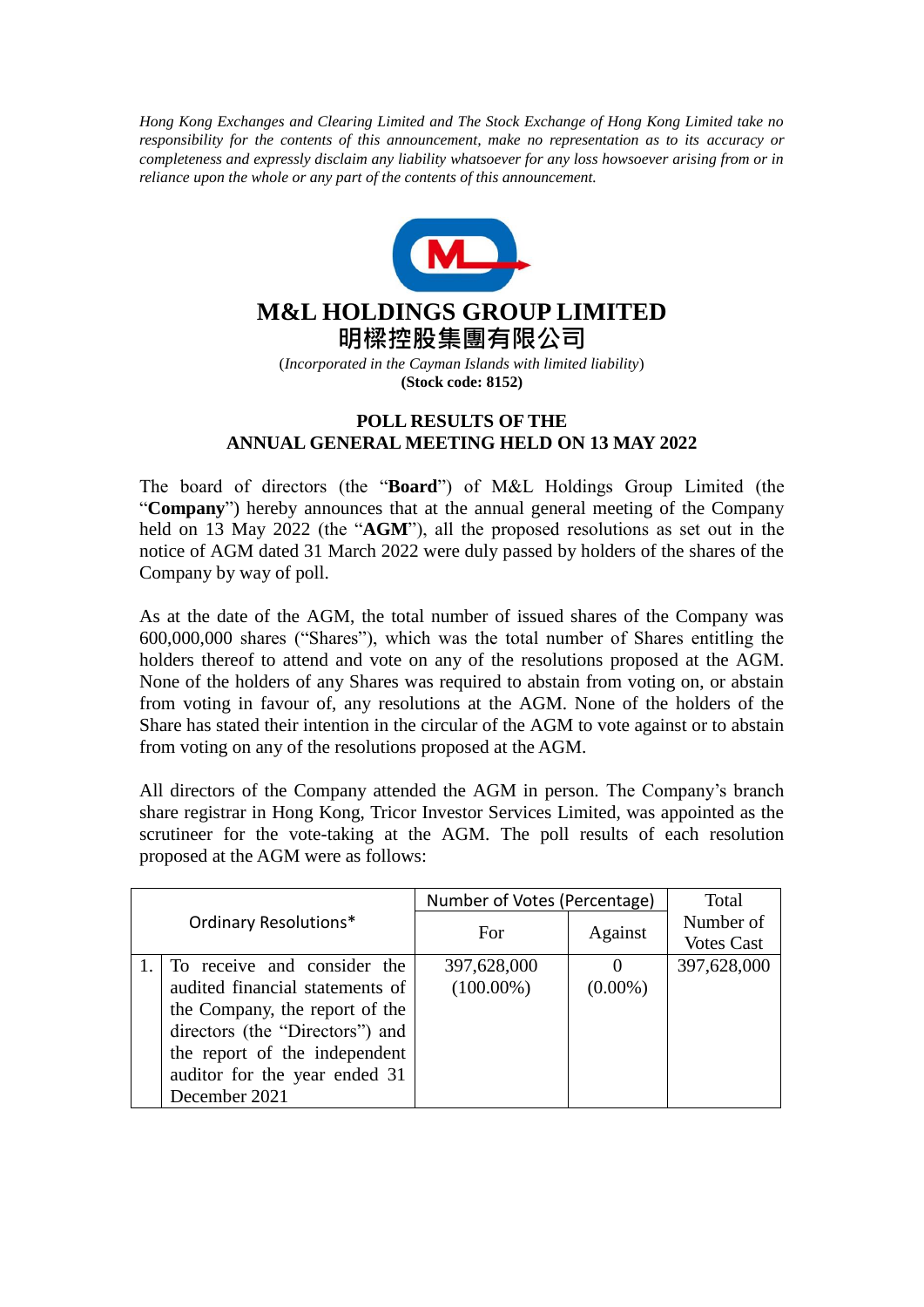| Ordinary Resolutions*                                                                     |                                                             | Number of Votes (Percentage) |                        | Total                          |  |  |
|-------------------------------------------------------------------------------------------|-------------------------------------------------------------|------------------------------|------------------------|--------------------------------|--|--|
|                                                                                           |                                                             | For                          | Against                | Number of<br><b>Votes Cast</b> |  |  |
| 2.                                                                                        | to re-elect Ir Lo Kok Keung as                              | 397,628,000                  | $\Omega$               | 397,628,000                    |  |  |
|                                                                                           | an independent non-executive                                | $(100.00\%)$                 | $(0.00\%)$             |                                |  |  |
|                                                                                           | Director                                                    |                              |                        |                                |  |  |
| 3.                                                                                        | To re-elect Mr. Lau Chi Leung                               | 397,628,000                  | $\boldsymbol{0}$       | 397,628,000                    |  |  |
|                                                                                           | independent<br><b>as</b><br>an<br>non-executive Director    | $(100.00\%)$                 | $(0.00\%)$             |                                |  |  |
| $\overline{4}$ .                                                                          | To authorise the Board to fix                               | 397,628,000                  | $\theta$               | 397,628,000                    |  |  |
|                                                                                           | the Directors' remuneration                                 | $(100.00\%)$                 | $(0.00\%)$             |                                |  |  |
|                                                                                           |                                                             |                              |                        |                                |  |  |
| 5.                                                                                        | To re-appoint BDO Limited as                                | 397,628,000                  | $\theta$               | 397,628,000                    |  |  |
|                                                                                           | auditor of the Company and                                  | $(100.00\%)$                 | $(0.00\%)$             |                                |  |  |
|                                                                                           | authorise the Board to fix the                              |                              |                        |                                |  |  |
|                                                                                           | auditor's remuneration                                      |                              |                        |                                |  |  |
| 6.                                                                                        | To give a general mandate to                                | 397,628,000                  | $\overline{0}$         | 397,628,000                    |  |  |
|                                                                                           | the Directors to allot, issue and                           | $(100.00\%)$                 | $(0.00\%)$             |                                |  |  |
|                                                                                           | deal with additional shares not                             |                              |                        |                                |  |  |
|                                                                                           | exceeding 20% of the existing                               |                              |                        |                                |  |  |
|                                                                                           | number of issued shares of the                              |                              |                        |                                |  |  |
|                                                                                           | Company                                                     |                              |                        |                                |  |  |
| 7.                                                                                        | To give a general mandate to<br>the Directors to repurchase | 397,628,000<br>$(100.00\%)$  | $\Omega$<br>$(0.00\%)$ | 397,628,000                    |  |  |
|                                                                                           | shares not exceeding 10% of                                 |                              |                        |                                |  |  |
|                                                                                           | the existing number of issued                               |                              |                        |                                |  |  |
|                                                                                           | shares of the Company                                       |                              |                        |                                |  |  |
| 8.                                                                                        | To extend the general mandate                               | 397,628,000                  | $\theta$               | 397,628,000                    |  |  |
|                                                                                           | granted to the Directors to                                 | $(100.00\%)$                 | $(0.00\%)$             |                                |  |  |
|                                                                                           | allot, issue<br>and<br>deal<br>with                         |                              |                        |                                |  |  |
|                                                                                           | of<br>additional<br>shares<br>the                           |                              |                        |                                |  |  |
|                                                                                           | Company by the number of                                    |                              |                        |                                |  |  |
|                                                                                           | shares repurchased                                          |                              |                        |                                |  |  |
| * Full text of the resolutions were set out in the notice of the AGM dated 31 March 2022. |                                                             |                              |                        |                                |  |  |

As more than 50% of the votes were cast in favour of each of the above proposed resolutions, all the resolutions were duly passed as ordinary resolutions by way of poll at the AGM.

> By order of the Board **M&L Holdings Group Limited Ng Lai Ming** *Executive Director, Chairman and Chief Executive Officer*

Hong Kong, 13 May 2022